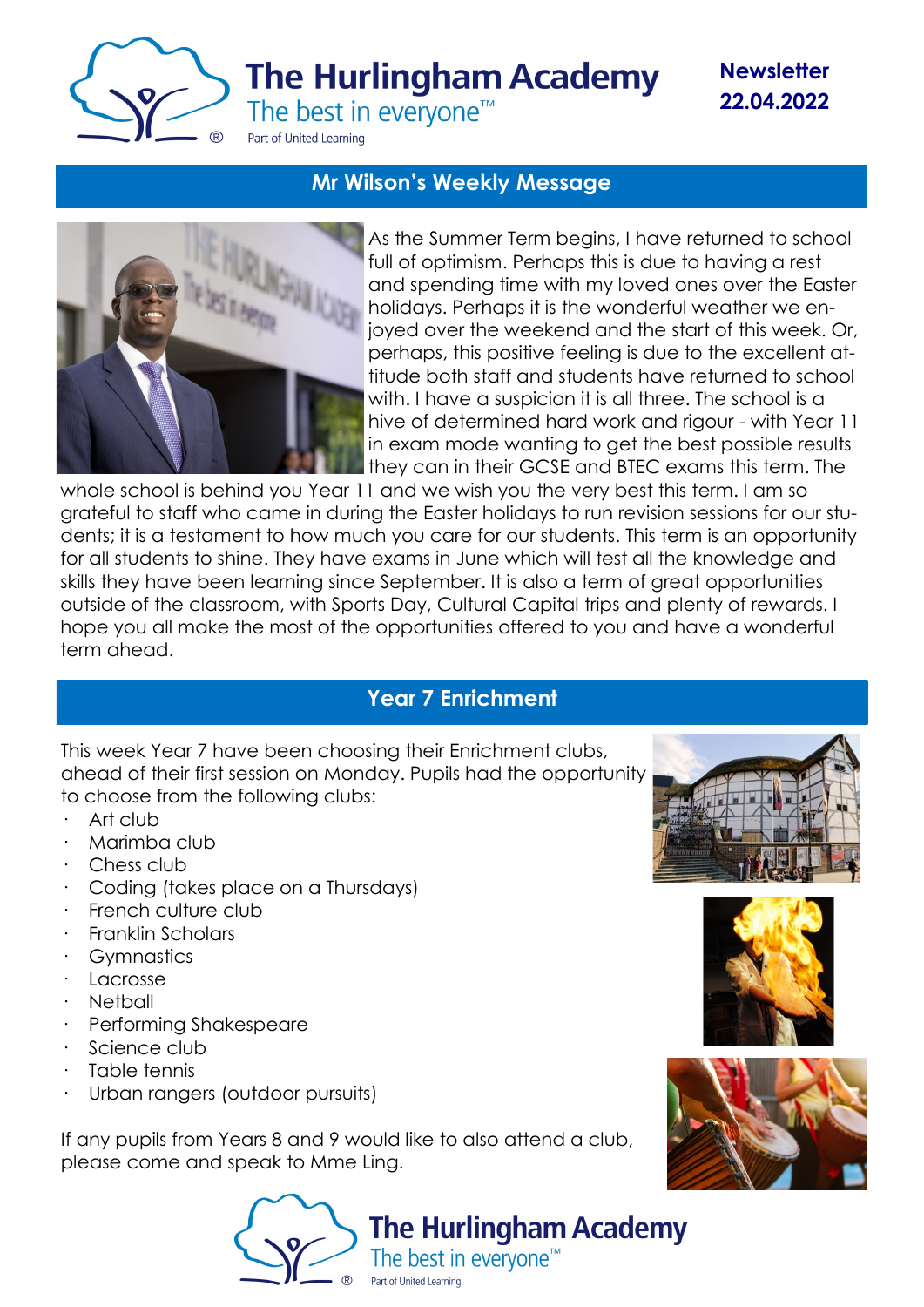Nice reintroduction to the House system this week.

We kicked things off with tug of war on the football pitch. A nice and competitive activity that gets pupils in the mood for sports day. Veritas were incredibly strong on the day, beating both their opponents to win the activity. Unitas came in second with a single win and will be looking to climb the leader board this term after a sluggish term 2!

Countdown was also a big hit on Thursday afternoon! We had over 25 pupils participating in that competition. Once again, Veritas came out top trumps closely followed by their respective Houses. Who will be able to catch them as they continue to build momentum heading towards the House project and sports day in July!?

See below the most recent points table.

#### **Term 2 Overall**

| 1 <sup>st</sup> | <b>Veritas</b>  | 300 |
|-----------------|-----------------|-----|
| 2 <sup>nd</sup> | <b>Caritas</b>  | 200 |
| $=3rd$          | <b>Aequitas</b> | 175 |
| $=3rd$          | <b>Unitas</b>   | 175 |

| 1 <sup>st</sup>                | <b>Veritas</b>  | 7860 |
|--------------------------------|-----------------|------|
| 2 <sup>nd</sup>                | <b>Unitas</b>   | 7745 |
| 2 <sup>rd</sup>                | <b>Aequitas</b> | 7355 |
| $\boldsymbol{a}^{\textsf{th}}$ | <b>Caritas</b>  | 7165 |





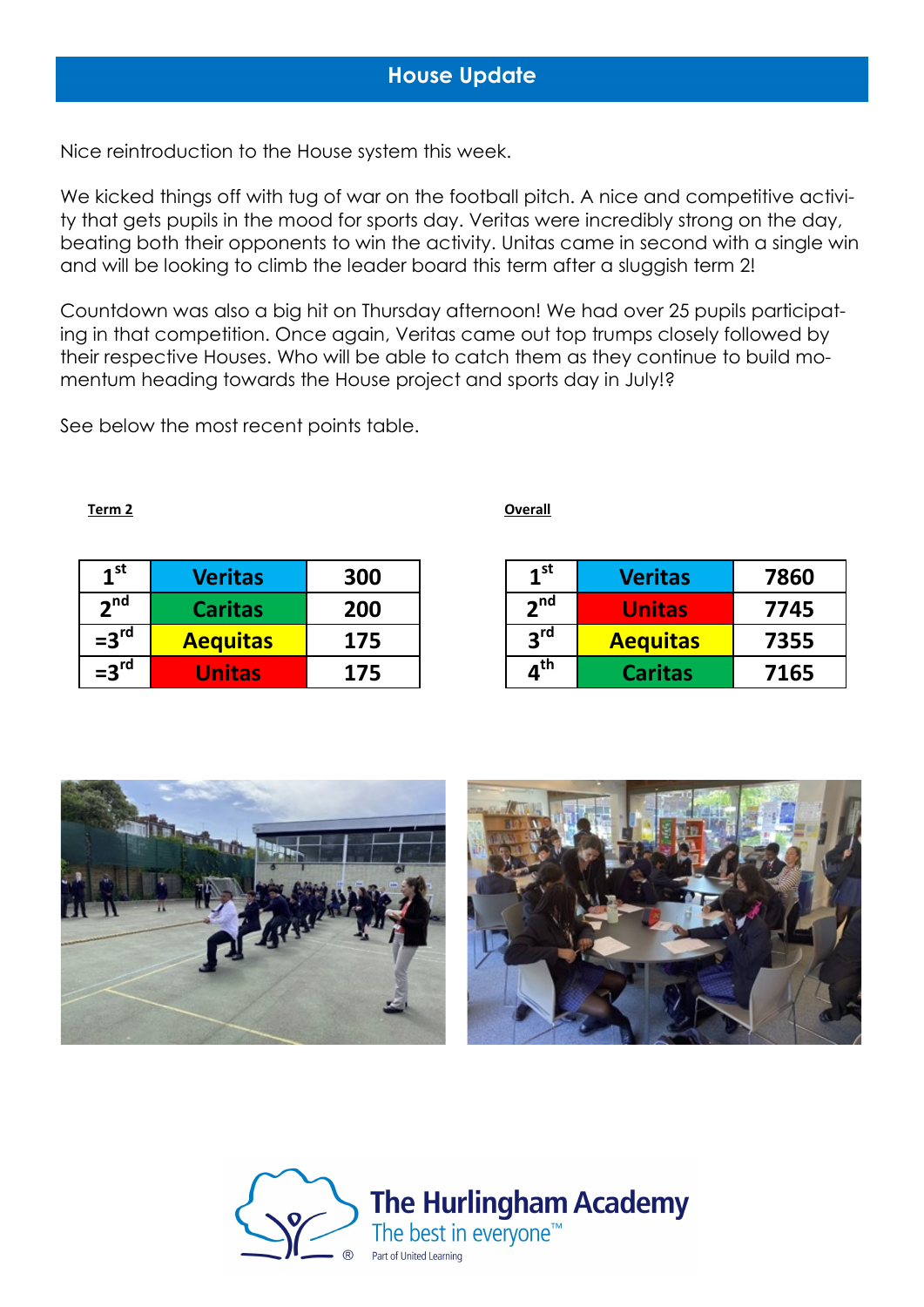### **Mr Wilson's Commendations**

Congratulations this week go to the following pupils, who made it to the top of our maths and science leader boards:

Top of the leader board for Hegarty Maths this week are:

Year 7: Omar

Year 8: Alisha-Rose

Year 9: Miya

Year 10: Faith

Year 11: Arya



Top of the leader board for Educake Science this week are: Year 7: Karim Year 8: Ethan Year 9: Badriyah Year 10: Maryam Year 11: Lynn